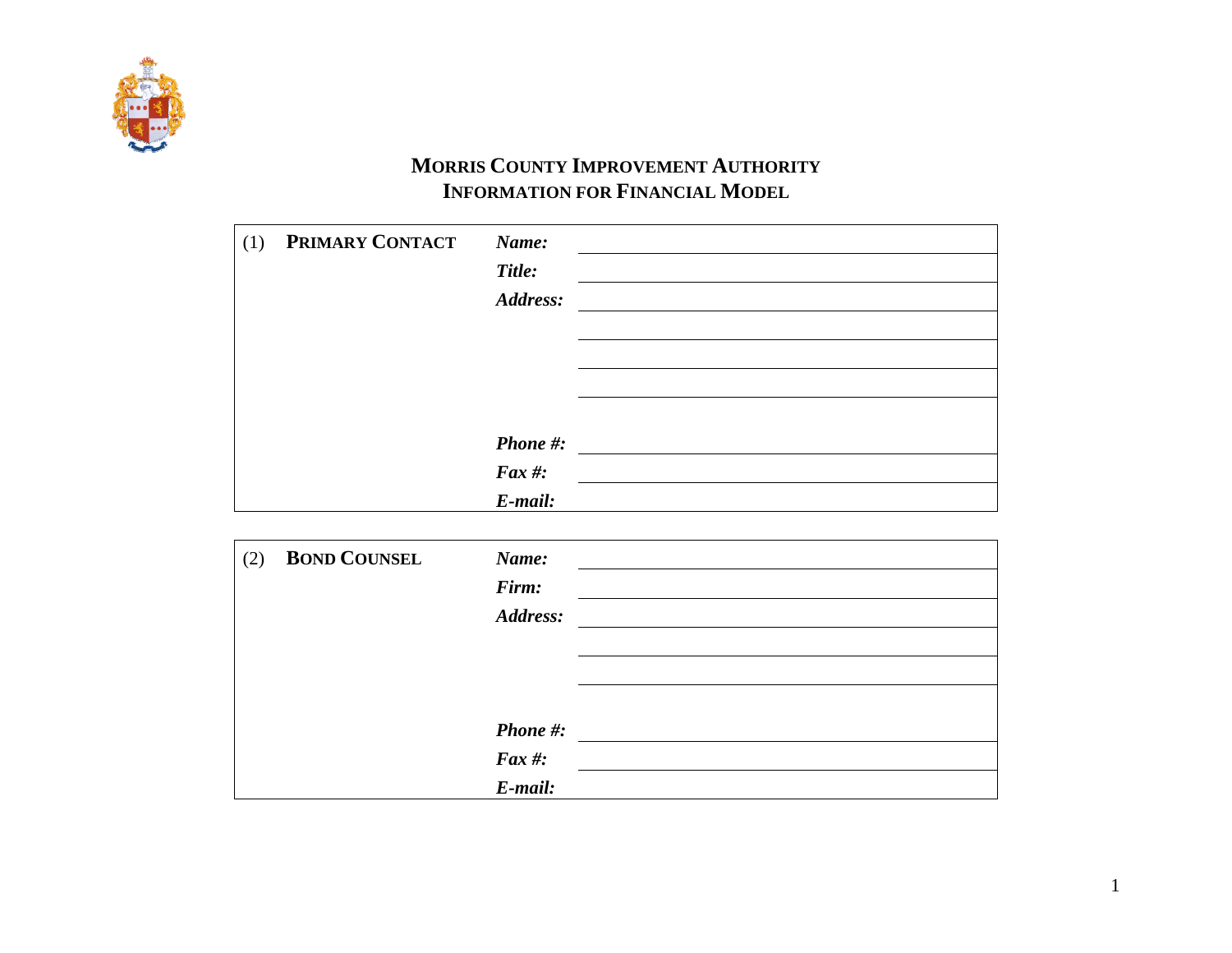

| (3) | <b>LOCAL COUNSEL</b> | Name:         |  |
|-----|----------------------|---------------|--|
|     |                      | Firm:         |  |
|     |                      | Address:      |  |
|     |                      |               |  |
|     |                      |               |  |
|     |                      |               |  |
|     |                      | Phone #:      |  |
|     |                      | $\int$ Fax #: |  |
|     |                      | E-mail:       |  |

(4) BANS to be permanently financed – please complete the table below or attach additional sheets with requested information

| <b>AMOUNT</b><br>\$) | <b>DUE DATE</b> | <b>BAN</b><br><b>PURPOSE</b> | <b>SECTION 20 \$</b><br><b>AVAILABLE</b><br><b>FOR</b><br><b>COI</b> | <b>USEFUL</b><br><b>LIFE</b> |
|----------------------|-----------------|------------------------------|----------------------------------------------------------------------|------------------------------|
|                      |                 |                              |                                                                      |                              |
|                      |                 |                              |                                                                      |                              |
|                      |                 |                              |                                                                      |                              |
|                      |                 |                              |                                                                      |                              |
|                      |                 |                              |                                                                      |                              |
|                      |                 |                              |                                                                      |                              |
|                      |                 |                              |                                                                      |                              |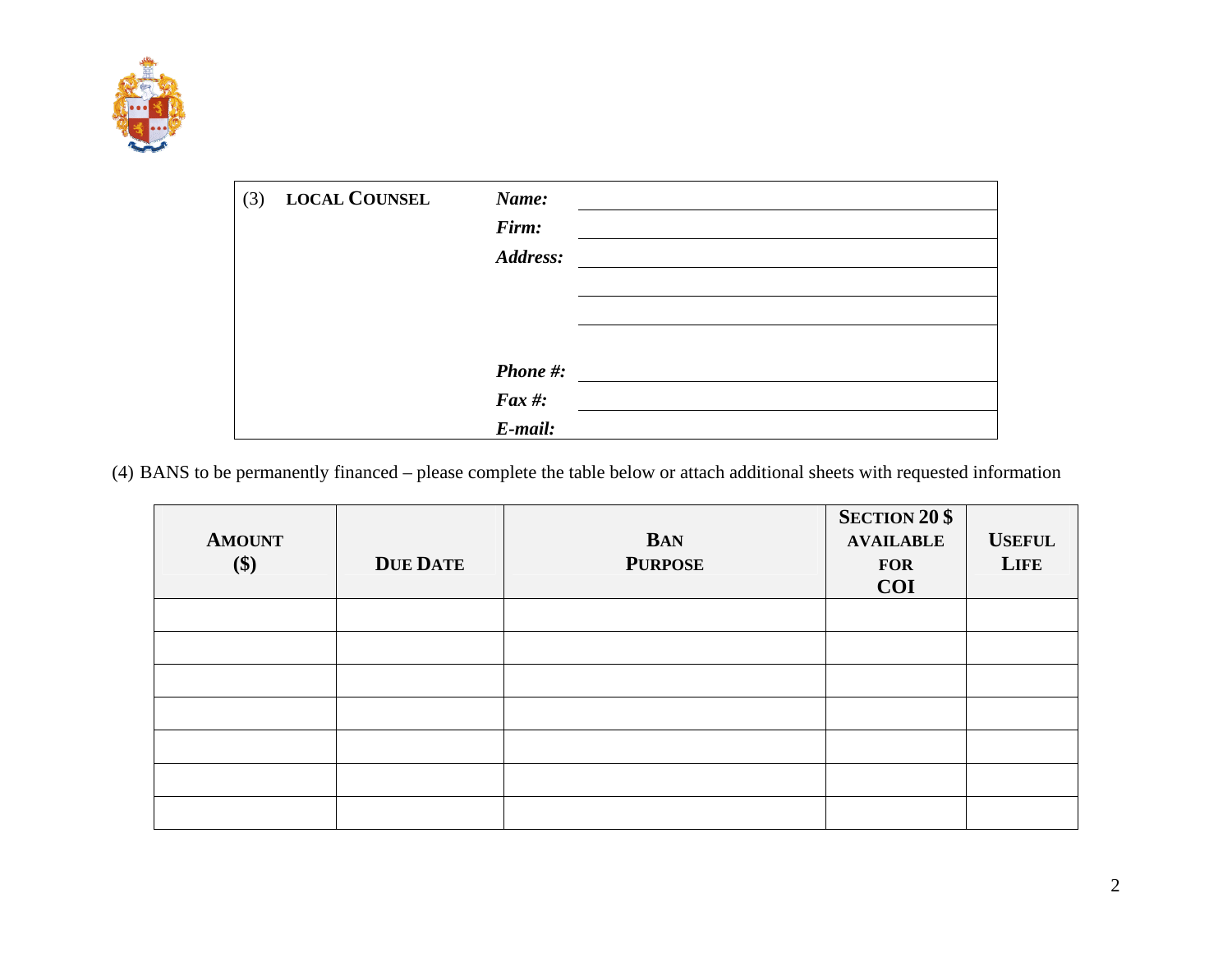

(5) New \$ or unfunded ordinances to be permanently financed

| <b>AMOUNT</b><br>\$) | <b>ORDINANCE</b><br><b>PURPOSE</b> | <b>SECTION 20 \$</b><br><b>AVAILABLE FOR</b><br><b>COST OF ISSUANCE</b> | <b>USEFUL LIFE</b> |
|----------------------|------------------------------------|-------------------------------------------------------------------------|--------------------|
|                      |                                    |                                                                         |                    |
|                      |                                    |                                                                         |                    |
|                      |                                    |                                                                         |                    |
|                      |                                    |                                                                         |                    |
|                      |                                    |                                                                         |                    |
|                      |                                    |                                                                         |                    |
|                      |                                    |                                                                         |                    |
|                      |                                    |                                                                         |                    |
|                      |                                    |                                                                         |                    |
|                      |                                    |                                                                         |                    |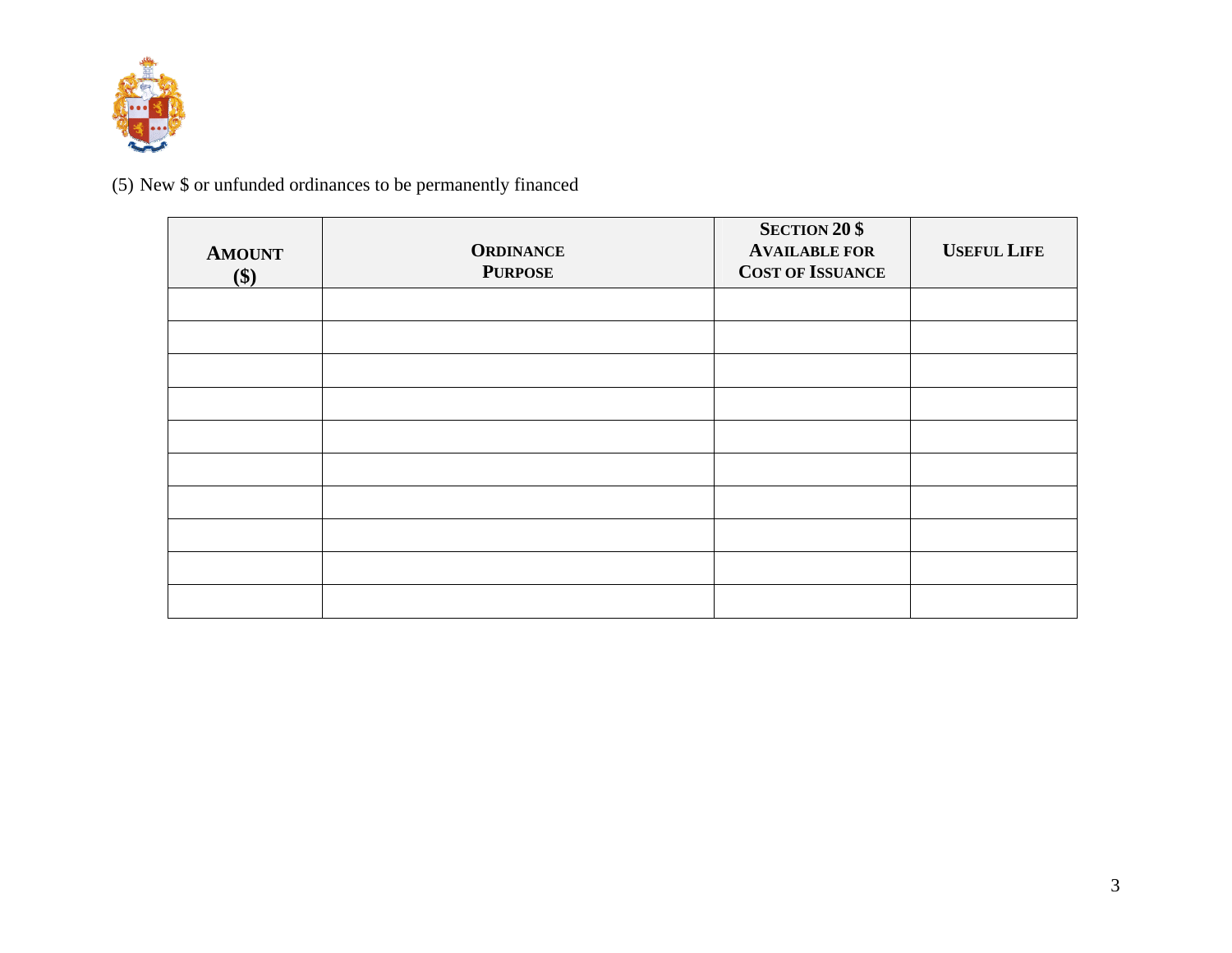

(6) Project, Equipment, Improvement, etc. not authorized by ordinance

| <b>AMOUNT</b><br>\$) | PROJECT/EQUIPMENT/IMPROVEMENT<br><b>PURPOSE</b> | <b>USEFUL LIFE</b> |
|----------------------|-------------------------------------------------|--------------------|
|                      |                                                 |                    |
|                      |                                                 |                    |
|                      |                                                 |                    |
|                      |                                                 |                    |
|                      |                                                 |                    |
|                      |                                                 |                    |
|                      |                                                 |                    |
|                      |                                                 |                    |
|                      |                                                 |                    |
|                      |                                                 |                    |

## (7) Indicate Desired Maturity Schedule

| Length of Maturity                                                 |  |
|--------------------------------------------------------------------|--|
| Principal repayment conforming or non-conforming to local bond law |  |
| Level Debt Service                                                 |  |
| New debt service "wrapped" around existing debt service            |  |
| Other desired structures                                           |  |